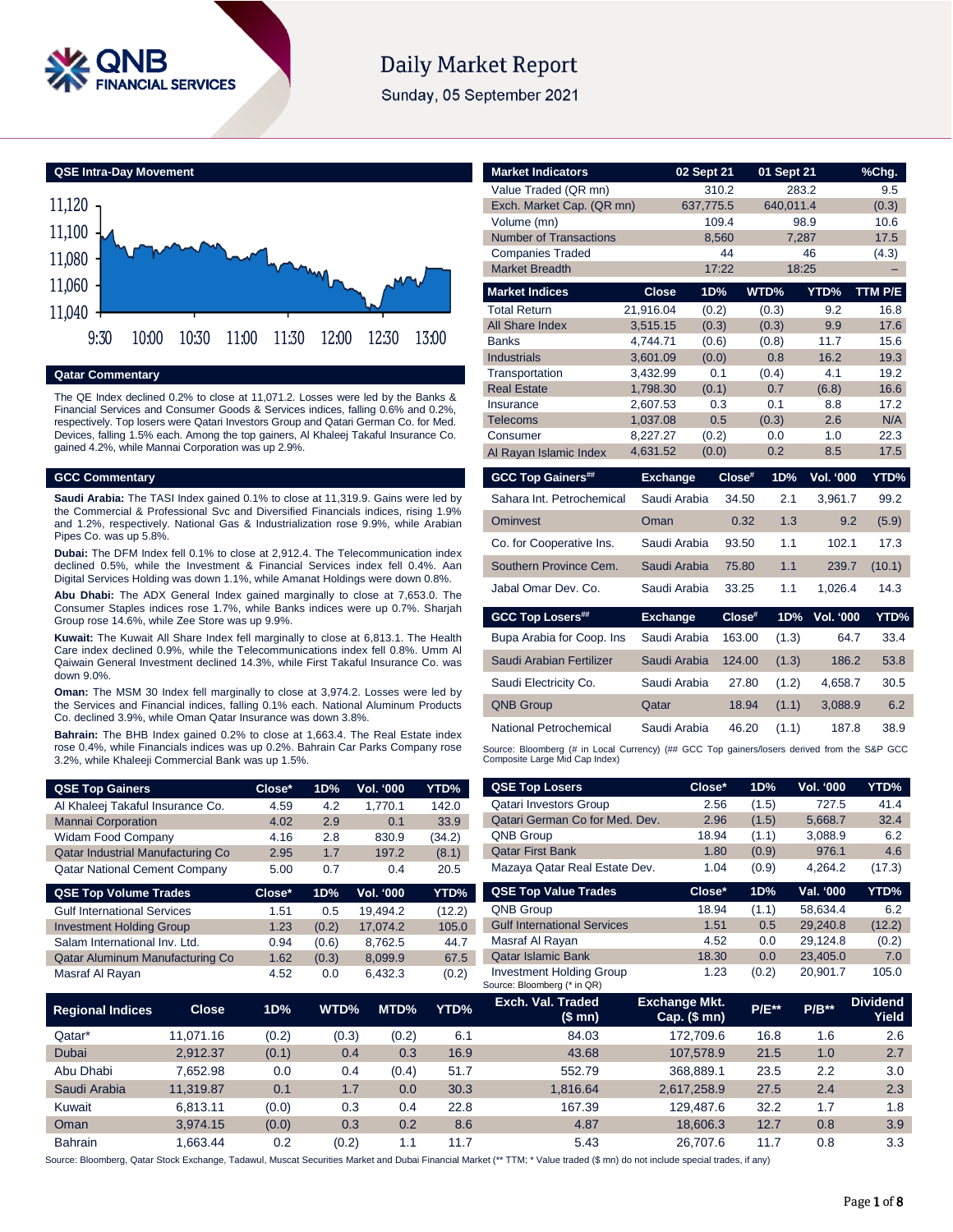### **Qatar Market Commentary**

- The QE Index declined 0.2% to close at 11,071.2. The Banks & Financial Services and Consumer Goods & Services indices led the losses. The index fell on the back of selling pressure Qatari shareholders despite buying support from GCC, Arab and foreign shareholders.
- Qatari Investors Group and Qatari German Co for Med. Devices were the top losers, falling 1.5% each. Among the top gainers, Al Khaleej Takaful Insurance Co. gained 4.2%, while Mannai Corporation was up 2.9%.
- Volume of shares traded on Thursday rose by 10.6% to 109.4mn from 98.9mn on Wednesday. However, as compared to the 30-day moving average of 166.7mn, volume for the day was 34.4% lower. Gulf International Services and Investment Holding Group were the most active stocks, contributing 17.8% and 15.6% to the total volume, respectively.

| <b>Overall Activity</b>        | Buy $\%^*$ | Sell %*  | Net (QR)         |
|--------------------------------|------------|----------|------------------|
| Qatari Individuals             | 35.62%     | 35.97%   | (1,083,958.2)    |
| <b>Qatari Institutions</b>     | 17.35%     | 22.50%   | (15, 977, 579.6) |
| Qatari                         | 52.97%     | 58.47%   | (17,061,537.8)   |
| <b>GCC Individuals</b>         | 0.56%      | 0.37%    | 603,991.9        |
| <b>GCC</b> Institutions        | 2.76%      | 1.46%    | 4,036,814.1      |
| <b>GCC</b>                     | 3.32%      | 1.82%    | 4,640,806.0      |
| Arab Individuals               | 11.94%     | 10.59%   | 4,190,278.8      |
| <b>Arab Institutions</b>       | 0.19%      | $0.00\%$ | 574,397.4        |
| Arab                           | 12.12%     | 10.59%   | 4,764,676.3      |
| <b>Foreigners Individuals</b>  | 2.94%      | 2.26%    | 2,131,543.9      |
| <b>Foreigners Institutions</b> | 28.65%     | 26.87%   | 5,524,511.7      |
| <b>Foreigners</b>              | 31.59%     | 29.12%   | 7,656,055.6      |

Source: Qatar Stock Exchange (\*as a % of traded value)

## **Global Economic Data**

#### **Global Economic Data**

| <b>Date</b> | <b>Market</b> | <b>Source</b>                     | Indicator                             | Period   | <b>Actual</b> | <b>Consensus</b> | <b>Previous</b> |
|-------------|---------------|-----------------------------------|---------------------------------------|----------|---------------|------------------|-----------------|
| $02 - 09$   | US            | Department of Labor               | <b>Initial Jobless Claims</b>         | 28-Aug   | 340k          | 345k             | 354k            |
| $02 - 09$   | <b>US</b>     | Department of Labor               | <b>Continuing Claims</b>              | $21-Aug$ | 2748k         | 2808k            | 2908k           |
| 03-09       | US            | <b>Bureau of Labor Statistics</b> | Unemployment Rate                     | Aug      | 5.20%         | 5.20%            | 5.40%           |
| 03-09       | <b>US</b>     | <b>Bureau of Labor Statistics</b> | <b>Labor Force Participation Rate</b> | Aug      | 61.70%        | 61.80%           | 61.70%          |
| 03-09       | US            | <b>Bureau of Labor Statistics</b> | Underemployment Rate                  | Aug      | 8.80%         | -                | 9.20%           |
| 03-09       | <b>US</b>     | <b>Markit</b>                     | <b>Markit US Services PMI</b>         | Aug      | 55.1          | 55.2             | 55.2            |
| 03-09       | US            | Markit                            | Markit US Composite PMI               | Aug      | 55.4          |                  | 55.4            |
| 03-09       | <b>US</b>     | Institute for Supply Management   | <b>ISM Services Index</b>             | Aug      | 61.7          | 61.6             | 64.1            |
| 03-09       | <b>UK</b>     | Markit                            | Markit/CIPS UK Services PMI           | Aug      | 55            | 55.5             | 55.5            |
| 03-09       | <b>UK</b>     | <b>Markit</b>                     | Markit/CIPS UK Composite PMI          | Aug      | 54.8          | 55.3             | 55.3            |
| $02 - 09$   | EU            | Eurostat                          | <b>PPI MoM</b>                        | Jul      | 2.30%         | 1.80%            | 1.40%           |
| 02-09       | EU            | Eurostat                          | <b>PPI YoY</b>                        | Jul      | 12.10%        | 11.10%           | 10.20%          |
| 03-09       | EU            | <b>Markit</b>                     | <b>Markit Eurozone Services PMI</b>   | Aug      | 59            | 59.7             | 59.7            |
| 03-09       | EU            | <b>Markit</b>                     | Markit Eurozone Composite PMI         | Aug      | 59            | 59.5             | 59.5            |
| 03-09       | Germany       | Markit                            | <b>Markit Germany Services PMI</b>    | Aug      | 60.8          | 61.5             | 61.5            |
| 03-09       | Germany       | <b>Markit</b>                     | Markit/BME Germany Composite PMI      | Aug      | 60            | 60.6             | 60.6            |
| 03-09       | France        | Markit                            | <b>Markit France Services PMI</b>     | Aug      | 56.3          | 56.4             | 56.4            |
| 03-09       | France        | <b>Markit</b>                     | Markit France Composite PMI           | Aug      | 55.9          | 55.9             | 55.9            |
| 03-09       | China         | <b>Markit</b>                     | Caixin China PMI Composite            | Aug      | 47.2          |                  | 53.1            |
| 03-09       | China         | <b>Markit</b>                     | <b>Caixin China PMI Services</b>      | Aug      | 46.7          | 52               | 54.9            |
| 03-09       | India         | Markit                            | Markit India PMI Services             | Aug      | 56.7          | -                | 45.4            |
| 03-09       | India         | <b>Markit</b>                     | Markit India PMI Composite            | Aug      | 55.4          | -                | 49.2            |

Source: Bloomberg (s.a. = seasonally adjusted; n.s.a. = non-seasonally adjusted; w.d.a. = working day adjusted)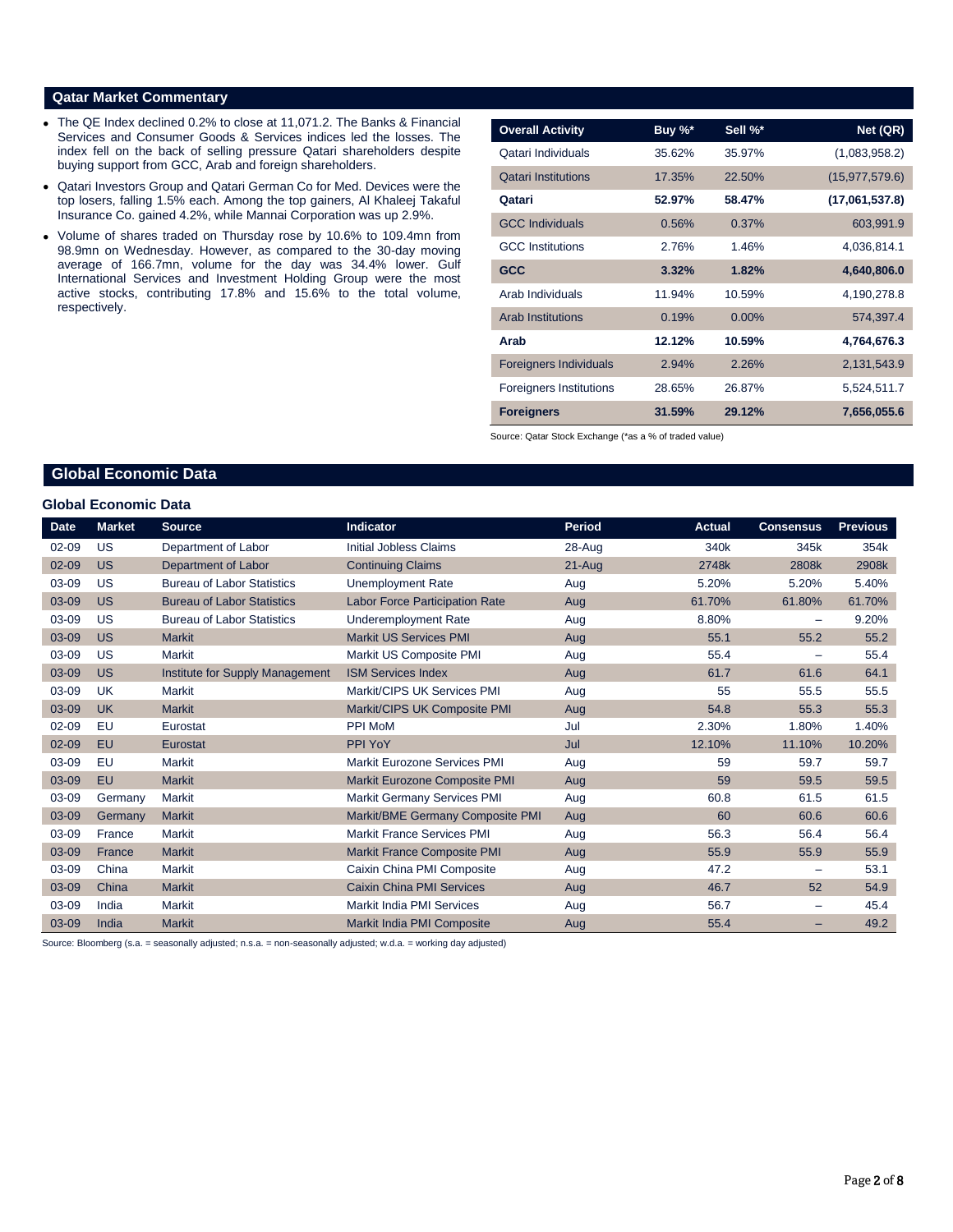## **News**

- **Qatar**
- **Qatar intensifies efforts to establish sustainable trade, investment deals with Ukraine –** Buoyed by the 60% surge in trade volume between Qatar and Ukraine in 2020 despite the pandemic challenges, Doha has intensified efforts to establish "sustainable" trade and investment partnerships between the private sectors of both the countries. This was moved by Minister of Commerce and Industry and Acting Minister of Finance, HE Ali bin Ahmed Al-Kuwari at the second session of the Qatari-Ukrainian Joint Committee for Economic, Commercial and Technical Cooperation, which took place in the Ukrainian capital Kiev from August 31 until Thursday. "Sustainable" trade and investment partnerships would contribute to furthering relations to the level of a "comprehensive strategic partnership", as per clear frameworks that serve the development trends of Qatar and Ukraine, he said, highlighting that at present, 54 joint capital Qatari-Ukrainian companies are operating in Qatar's economy. The two sides agreed to take the necessary steps to move forward in consolidating trade and investment cooperation between the two countries, with the aim of increasing the volume of transactions and facilitating the flow of goods, services, and investments. (Gulf-Times.com)
- **Chamber official invites Ukrainian companies to invest in Qatar –** Qatar Chamber first vice chairman Mohamed bin Towar Al-Kuwari is encouraging companies in Ukraine to pour their investments into Qatar. Al-Kuwari made the statement during meetings of a Qatari delegation in the Ukrainian capital of Kyiv and at the Qatari-Ukrainian Joint Committee meeting held recently. He also lauded the "strong relations" between Qatar and Ukraine, noting that both countries' private sectors have benefited from trade and investment cooperation through the exchange of visits between the two sides. Al-Kuwari said the Ukrainian-Qatari Business Forum, which was held in February through video conferencing, reviewed prospects for cooperation between the private sectors and available investment opportunities in both countries. He also held a meeting with Ukraine Chamber of Commerce & Industry chairman Gennadiy Chyzhykov. Both officials reviewed strengthening cooperation ties between Qatari and Ukrainian businessmen and identifying investment climate in both countries, as well as enhancing investment opportunities and mutual investments in both countries. Al-Kuwari stressed the importance of activating the Qatari-Ukrainian Business Council "to perform its desired role in underpinning cooperation between businessmen and streamlining investment procedures in both sides." (Gulf-Times.com)
- **Al-Khater: Qatari-Turkish trade amounts to nearly \$1.9bn in 2020 –** HE the Undersecretary at the Ministry of Commerce and Industry, Sultan bin Rashid Al-Khater was participating in the opening session of the 'Izmir Business Days' forum, taking place virtually. The volume of Qatari-Turkish trade amounted to about \$1.9bn in 2020, despite the economic repercussions of the Covid-19 pandemic on international trade, said HE the Undersecretary at the Ministry of Commerce and Industry, Sultan bin Rashid Al-Khater. He was participating in the opening session of the 'Izmir Business Days' forum, taking place virtually on September 2 and 3 on the sidelines of the 90th edition of the Izmir International Fair. At the investment level, Al-Khater pointed out that some 636 Qatari-Turkish joint companies were operating in Qatar, in trade, contracting, and information technology sectors. Qatar is also home to some 38 whollyowned Turkish companies, operating in the construction and industrial sectors. (Gulf-Times.com)
- **Qatar-Saudi business council to be activated; meetings to resume 'soon', says Qatar Chamber Chairman –** Talks have been held for plans to activate the Qatar-Saudi Joint Business Council, according to Qatar Chamber chairman Sheikh Khalifa bin Jassim Al-Thani, who recently met with Saudi ambassador Prince Mansour bin Khalid bin Farhan in Doha. The meeting was also attended by Qatar Chamber second Vice Chairman Rashid bin Hamad Al-Athba and General manager Saleh bin Hamad Al-Sharqi, the chamber said in a statement. Aside from activating the joint business council, the meeting discussed the need to invite council members to meet "as soon as possible" and to discuss ways to regain the momentum of trade and investment relations between Qatari and Saudi businessmen. The meeting discussed ways of strengthening economic and commercial relations between both countries, and it also reviewed the role that the private sector could perform in developing the trade exchange and exploring the investment opportunities available, as well as establishing trade alliances between Qatari and Saudi businessmen that would underpin commercial and investment relations. (Gulf-Times.com)
- **QCB issues treasury bills worth QR600mn –** Qatar Central Bank (QCB) issued treasury bills for three, six and nine months, with a value of QR600mn. According to a statement published by QCB, the treasury bills are distributed as follows: QR300mn for three months at an interest rate of 0.25 percent, QR200mn for six months at an interest rate of 0.30%, QR100mn for nine months at an interest rate of 0.33%. The issuance is part of a series of issues executed by QCB on behalf of the Government of Qatar and in accordance with the schedule prepared by both QCB and the Ministry of Finance. Treasury bills are issued through auction for banks operating in Qatar. (Peninsula Qatar)
- **Qatar hotels to add over 15,000 rooms by 2023 –** Qatar is expected to be the leading contributor in the hospitality sector with a pipeline of 15,800 hotel keys by 2023, said Colliers a global leader in commercial real estate services in its Quarterly Review report of Mena hotels. The performance among the hotels of all categories have seen rise in occupancy rates and revenue per available room in July, according to the Planning and Statistics Authority (PSA) report. Three star hotels registered the highest occupancy rate in July due to gradual easing of COVID-19 restrictions which has led to increase in hotel visitors. The occupancy rate of three star hotels has surged to 89% in July this year compared to 82% in June 2021 and 60% in July last year. Similarly, the occupancy rate of four star hotels has jumped to 62% in July when compared to 59% in June. In case of two and one star, the hotels' occupancy rates stood at 82% in July this year from 71% in the previous month of 2021. The occupancy rates of deluxe hotel apartments and standard hotel apartments for the month July this year were 60% and 78% respectively. The lifting of restrictions by the Ministry of Public Health under Phase 3 also helped hospitality sector to grow as it has allowed cleaning and hospitality companies to provide their services through their employees who have completed doses of the COVID-19 vaccine. (Peninsula Qatar)
- **ValuStrat: Qatar's online food delivery market projected to grow; valued at \$185mn in 2020 –** Online food delivery market in Qatar has been projected to grow 14.4% this year, driven by Covid-19 restrictions, researcher ValuStrat said and noted the food-delivery market in Qatar was valued at \$185mn in 2020. The recent pandemic-led boom in online food deliveries in Qatar has increased competition amongst market players, ValuStrat noted. As a result, the "market was positively reinforced with shorter turnaround times, better customer care and complete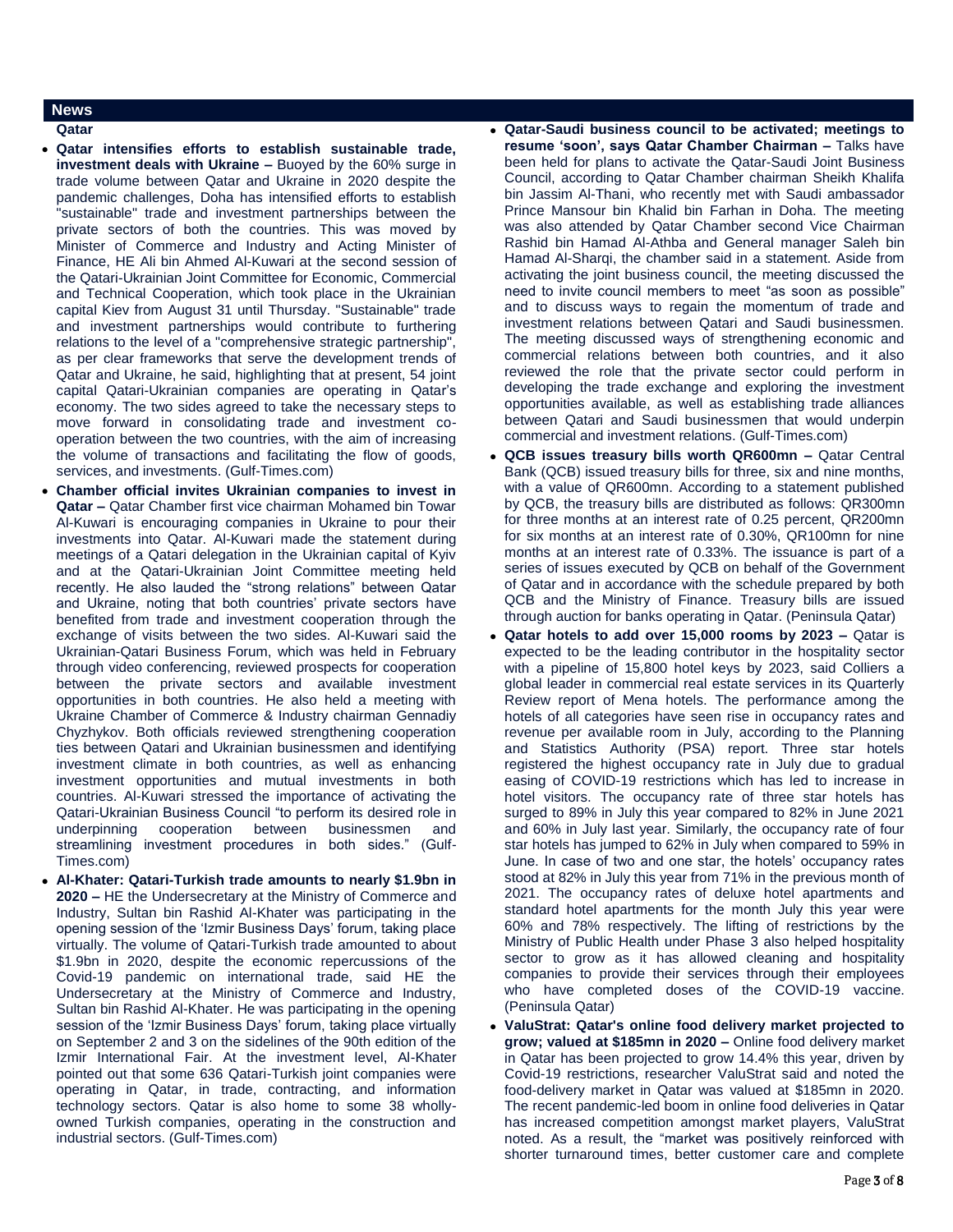substitution" of dine-in with online deliveries. Food and beverage suppliers across the GCC region have seen significant growth in their online businesses and delivery portals because of Covid-19 related social distancing and stay-at-home restrictions. "As consumers gained comfort with shopping over the Internet, online food ordering followed as an organic next step. Customers who grew accustomed to e-shopping expected the same convenience when it came to ordering meals. Subsequently the online food delivery segment has also grown," ValuStrat said in its report titled 'Positive impact of Covid-19'. While the industry flourished during the pandemic, there were also reports of disagreements between platforms and restaurants regarding the commission structure. So now some platforms have adjusted to a more viable business model with a fixed-fee structure, ValuStrat noted. (Gulf-Times.com)

- **Qatar sees large YoY jump in visitors –** Qatar saw a stupendous YoY jump in visitors, especially from the Gulf Cooperation Council and other Arab countries this July, reflecting in enhanced occupancy in the hospitality sector, particularly in the three-star category, according to the Planning and Statistics Authority (PSA) estimates. The total number of visitors was 38,289 in July 2021 against 1,836 in the previous year period, which witnessed restrictions due to the ongoing pandemic. It showed a 57.6% growth compared to that in June this year. The number of visitors from the GCC was 14,641 in July 2021 against mere 137 in the year-ago period. Such visitors registered 65.9% expansion MoM in the review period. The visitors from the Gulf region accounted for 38% of the total in the review period. The visitor arrivals measures non-residents travelling to Qatar on a short-term basis for all purposes. It includes arrivals at borders under different 15 visa classes, including all businesses and leisure visa types (excluding work visas). Of the total 38,289 people arrived, more than three-fourth came via airport; as much as 22% by road and the remaining about 3% through sea in the review period, according to the PSA data. (Gulf-Times.com)
- **Qatari private sector exports to Jordan exceed \$31mn in first 8 months of 2021 –** The value of exports from the Qatari private sector to Jordan in the first eight months of 2021 exceeded QR113mn (\$31mn), the Jordan News Agency, Petra, reported on Thursday citing figures from the Qatar Chamber of Commerce and Industry. The total exports from the Qatari private sector in the January-August period of 2021 recorded a 5% hike compared with the same period of last year. The statistics expect the trade volume of the Qatari private sector to grow in the upcoming period, due to the continuous development of Jordanian and Qatari relations in the economic, commercial and investment sectors. (Bloomberg)
- **Build Your House exhibition set to take place from September 20 to 22 –** The second edition of Build Your House (BYH) exhibition is set to take place from September 20 to 22 at the Qatar National Convention Centre with a record number of local and international exhibitors and potential visitors, organizer NeXTfairs has said. Some 120 exhibitors participated in BYH 2020, attracted more than 8,600 visitors of whom 90% were Qataris, and hosted more than 30 workshops and seminars. This year, an estimated 10,000 people are expected to visit the three-day event – spread on a 10,000square meters area. (Gulf-Times.com)

**International**

 **US job growth takes giant step back as Delta variant hits restaurants –** The US economy created the fewest jobs in seven months in August as hiring in the leisure and hospitality sector stalled amid a resurgence in COVID-19 infections, which weighed on demand at restaurants and hotels. But other details of the Labor Department's closely watched employment report on Friday were fairly strong, with the unemployment rate falling to a 17-month low of 5.2% and July job growth revised sharply higher. Wages increased a solid 0.6% and fewer people were experiencing long spells of unemployment. This points to underlying strength in the economy even as growth appears to be slowing significantly in the third quarter because of the soaring infections, driven by the Delta variant of the coronavirus, and relentless shortages of raw materials, which are depressing automobile sales and restocking. The survey of establishments showed nonfarm payrolls increased by 235,000 jobs last month, the smallest gain since January. Data for July was revised up to show a whopping 1.053 million jobs created instead of the previously reported 943,000. Hiring in June was also stronger than initially estimated, leaving average monthly job growth over the past three months at a strong 750,000. Employment is 5.3 million jobs below its peak in February 2020. Economists polled by Reuters had forecast nonfarm payrolls increasing by 728,000 jobs in August. (Reuters)

- **ISM survey: US service sector growth slows in August, supply constraints easing a bit –** US services industry activity grew at a moderate pace in August, but there are tentative signs that supply constraints and surging prices are starting to subside, suggesting that any slowdown in economic growth this quarter will be temporary. The Institute for Supply Management said on Friday its non-manufacturing activity index slipped to 61.7 last month after racing to 64.1 in July, which was the highest reading in the series' history. A reading above 50 indicates growth in the services sector, which accounts for more than two-thirds of US economic activity. Economists polled by Reuters had forecast the index falling to 61.5. Economists have sharply marked down their gross domestic product estimates for the third quarter to a low as a 2.9% annualized rate from as high as a 9% pace, citing the latest wave of COVID-19 infections, fading fiscal stimulus and supply constraints, which have boosted prices. (Reuters)
- **Supply shortages sap strength of Eurozone recovery –** Eurozone business activity remained strong last month, despite fears about the Delta variant of the coronavirus and widespread supply chain issues, according to a survey which suggested the bloc's economy could be back to pre-COVID-19 levels by yearend. IHS Markit's final composite Purchasing Managers' Index (PMI), seen as a good guide to economic health, dropped to 59.0 last month from July's 15-year high of 60.2, still well above the 50 mark separating growth from contraction but below a 59.5 "flash" estimate. "Growth momentum in the euro zone is fading according to recent surveys and nowcast indicators. The big question is whether the recovery can carry on at a decent pace and quickly close the gap with pre-pandemic GDP," said Bert Colijn at ING. The economy will grow 2.2% this quarter, a Reuters poll published earlier on Friday predicted and IHS Markit said the euro zone economy was on track to be back at pre-pandemic levels by the end of the year, if not sooner. But ongoing supply chain disruptions caused by the pandemic meant the cost of raw materials soared again this month. The input prices index was a near record 69.5 - although down from July's 69.9. Inflation surged to a ten-year high of 3.0% in August with further rises likely, official data showed on Tuesday, challenging the European Central Bank's benign view on price growth and its commitment to look past what it deems a temporary increase. Still, with much of the service industry reopening after the lifting of many restrictions its PMI remained well above breakeven at 59.0, albeit below July's 59.8 which was the highest reading since June 2006. Services activity in Germany, Europe's largest economy, expanded at a strong pace as businesses which had been hit by coronavirus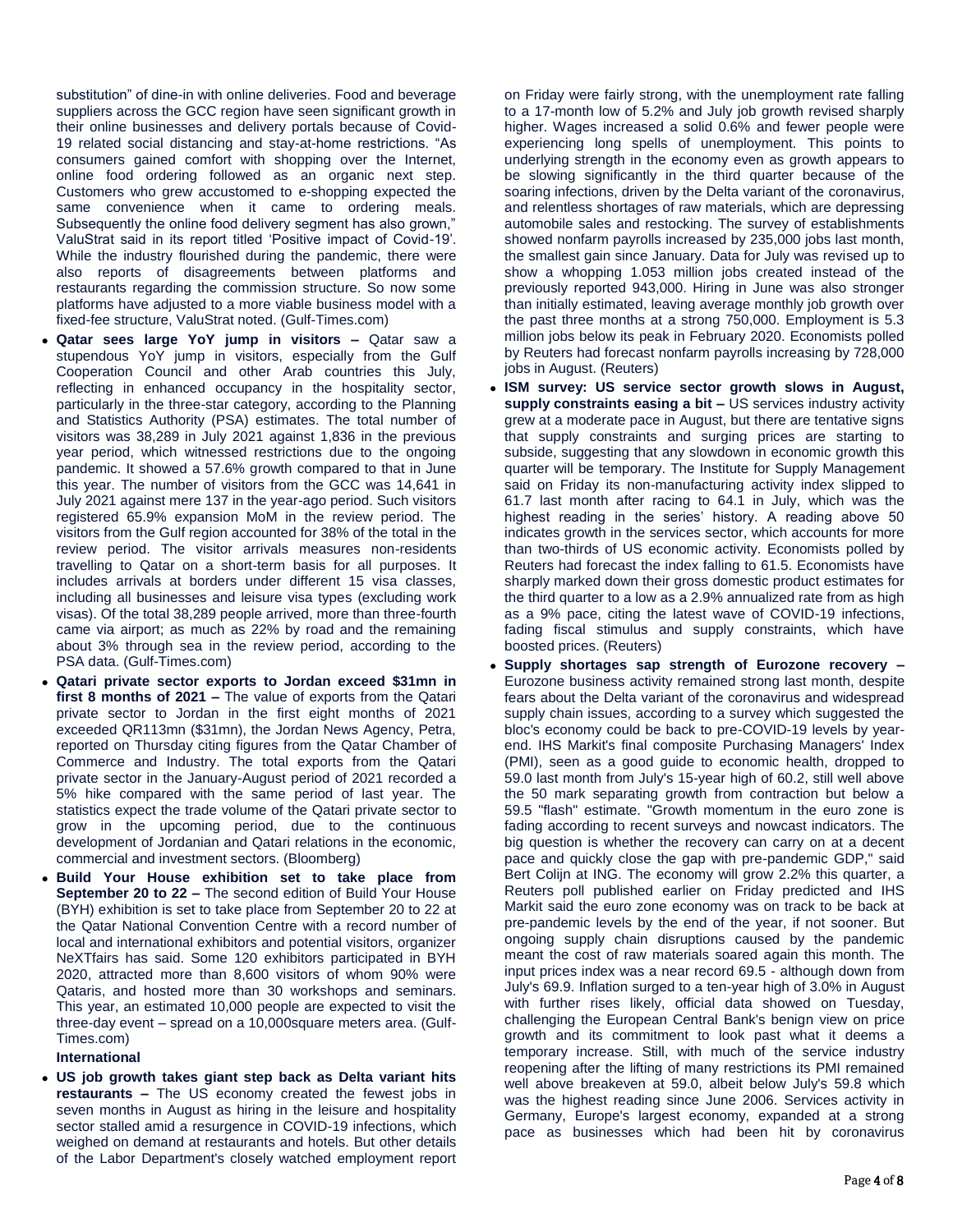lockdowns catered for pent-up demand, although staff shortages and costs pressures put a dent in France's growth. (Reuters)

 **Caixin PMI: China's August services activity slumps into contraction –** Activity in China's services sector slumped into sharp contraction in August, a private survey showed on Friday, as restrictions to curb the COVID-19 Delta variant threatened to derail the recovery in the world's second-biggest economy. The Caixin/Markit services Purchasing Managers' Index (PMI) fell to 46.7 in August from 54.9 in July, plunging to the lowest level since the pandemic's first wave in April 2020. The 50-point mark separates growth from contraction on a monthly basis. The grim readings in the private survey, which focuses more on smaller firms in coastal regions, tally with findings in an official survey earlier this week which also showed growth in the services sector slipped into contraction. China's services sector was slower to recover from the pandemic than manufacturing, but has been helped by a gradual improvement in consumption in recent months. The country appears to have largely contained the latest coronavirus outbreaks of the more infectious Delta variant, with just one locally transmitted case reported on September 1 after several days of zero cases. But it spurred authorities across the country to impose measures including mass testing for millions of people as well as travel restrictions of varying degrees in August, hitting especially the catering, transportation, accommodation and entertainment industries. (Reuters)

### **Regional**

- **GCC equity markets broadly positive in August, UAE indices top –** Most GCC equity markets, barring Oman, reported gains during August, according to the GCC Markets Monthly Report by Kamco Investment. The MSCI GCC index posted gains for the tenth consecutive month during the month backed by gains in key large-cap sectors. The index closed at a seven-year high level on 17 August but as investors booked profits, the index receded towards the end of the month to close at 708.48 points, registering a monthly gain of 4.3%. This further pushed year-to-date (YTD) gains to 28.6% for the aggregate GCC index. UAE exchanges reported the highest gains of 5% during the month. Qatar and Kuwaiti benchmarks followed with monthly gains of 3.2% and 3.1%, respectively. (Zawya)
- **Oil flows from 32 countries and regions fell 563k bpd in August –** The world's largest oil exporters saw their collective shipments slump last month amid sharp declines in flows from West Africa, Kazakhstan and Kuwait. Tanker tracking compiled by Bloomberg from 32 countries and regions – accounting for roughly 85% of the world's seaborne oil exports – shows shipments dipped to 33.46mn barrels a day in August. That is a decline of 569,000 bpd from July. The decrease runs counter to plans by the OPEC and allied producers, who have a pact to collectively increase output by 400,000 bpd each month. (Bloomberg)
- **Oil output hike, price rebound to lift Gulf economies –** OPEC + decision on Wednesday to press ahead with raising output on the back of an oil price rebound will help to lift the Gulf economies further, analysts at Capital Economics said on Thursday. Higher oil output and increasing prices will mechanically support stronger GDP growth in the Gulf economies going forward. Analysts expect Brent crude to fall back to \$60 per barrel by the end of 2022 leading to higher oil export revenues in 2021and consequently further improving budget and current account positions. "Against this backdrop, we expect that policymakers in the Gulf will take steps to loosen fiscal policy. Coming alongside high vaccine coverage in most countries, this underpins our view that the Gulf economies will record strong recoveries over the coming quarters. Our GDP

growth forecasts for 2022 generally lie above the consensus," Capital Economics analysts said. (Zawya)

- **Asia, Mideast utilities turn to dirtier fuel as LNG prices bite –** Surging liquefied natural gas (LNG) prices are prompting utilities across Asia and the Middle East to burn more highsulphur fuel oil (HSFO) than usual to meet increased power demand during summer, analysts and traders said. The move towards the cheaper but more polluting HSFO highlights the problems faced by developing countries which have to grapple with the economics of lower costs versus meeting emissioncutting standards. The strong demand for the residual fuel oil could last beyond the summer as the global economic recovery from the coronavirus gathers momentum and global LNG prices hold firm at more than twice where they averaged in 2020, the analysts said. (Reuters)
- **Saudi's SRC signs \$533mn refinance deal with social insurance agency –** The Saudi Real Estate Refinance Company (SRC), the Saudi equivalent of US mortgage finance business Fannie Mae, said on Saturday it had reached a refinancing deal with the country's largest social insurance agency worth SR2bn. Under the deal, the portfolio of a housing program backed by the General Organisation for Social Insurance (GOSI), Masakin, will be refinanced. Masakin provides fixed-rate murabaha home financing for state and private sector workers as well as pensioners. Masakin is managed by home financing company Dar Al Tamleek. "The partnership with GOSI further accelerates our purpose of achieving greater home ownership in the Kingdom," SRC's Chief Executive Fabrice Susini said in a statement. (Reuters)
- **SPA: Saudi PIF, Tadawul to set up exchange for carbon offset market –** Saudi Arabian sovereign wealth fund Public Investment Fund and the Saudi stock exchange Tadawul plan to establish a voluntary exchange in Riyadh for offsets and carbon credits within the Middle East and North Africa Region, the state news agency SPA reported on Friday. This initiative aims to be the primary destination and main platform for companies and institutes that target reducing their emissions, or contributing towards the reduction, SPA said. Saudi Arabia's Crown Prince Mohammed bin Salman has said in the past the kingdom aims to reduce its carbon emissions by generating 50% of the country's energy from renewables by 2030. (Reuters)
- **Emaar The Economic City debt conversion gives Saudi PIF 25% stake –** Saudi Arabia's sovereign wealth fund PIF will hold a 25% stake in Emaar the Economic City (EEC) after the company issues 283.3mn new ordinary shares to PIF in lieu of the fund repaying the Saudi finance ministry a loan for EEC, EEC said on Thursday. EEC, linked to Dubai property developer Emaar and working on Saudi Arabia's King Abdullah Economic City, will now owe the SR2.833bn loan to PIF instead of the finance ministry following the capital increase via debt conversion, the company said in a bourse filing. The new shares of EEC being issued to PIF will have a nominal value of SR10 per share, a nearly 21% discount to the share's closing price of SR12.64 on Thursday. The deal will make PIF EEC's biggest shareholder, according to Refinitiv data, with the current biggest investor holding 16.43%. (Reuters)
- **Saudi Arabia's ACWA Power launches \$1bn IPO –** Saudi Arabian utility developer ACWA Power announced its intention to float on the Riyadh bourse in an initial public offering (IPO) sources have said could raise more than \$1bn. The company, which is half-owned by the kingdom's sovereign wealth fund, plans to issue 85.3mn shares, representing 11.67% of the company after a capital increase. Just over 81.2mn shares, representing 11.1% of the company, will be offered to the public. Around 4.14mn shares, representing 0.57% of the company, will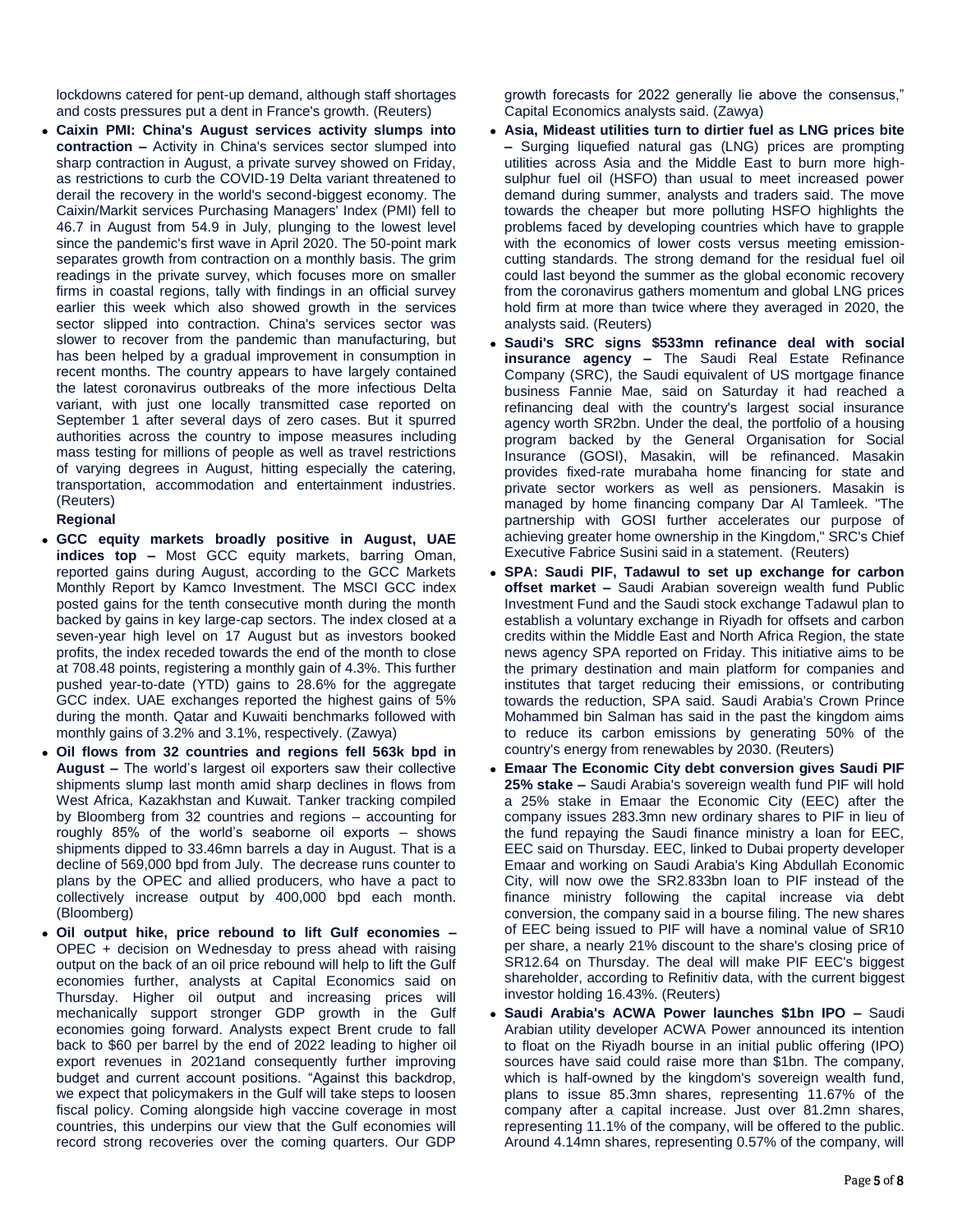be allocated to certain employees of the company and its subsidiaries as part of its employee IPO grant plan. (Reuters)

- **Saudi ceramic tiles market set for solid growth over next five years –** Saudi Arabia's ceramic tiles market is poised for solid growth over the next five years mainly due to key factors such as surging demand for construction and evolvement of infrastructure industry for the increasing developments in the country, according to TechSci, a research based global management consulting firm. The kingdom's ceramic tiles market has shown promising growth in historical years until 2019 and is expected to continue this growth momentum in upcoming forecast years 2021 to 2026, it stated. Moreover, evolving infrastructure in the commercial section like buildings for hospitals, law enforcement agencies, etc. is further aiding the growth of the market, said TechSci report. (Zawya)
- **Saudi Burgerizzr sets final IPO price at SR165 per share –** The Saudi restaurant chain completes the book-building process with a coverage ratio of 6,646%. 725,000 ordinary shares were fully subscribed, representing 29% of the company's total shares. Date of listing has not been announced. Emirates NBD Capital acted as financial adviser and lead manager. (Bloomberg)
- **Choice Hotels Europe to open 10 hotels in Saudi Arabia in next five years –** Choice Hotels Europe will open at least 10 hotels in Saudi Arabia within the next five years, Hotel Business reported on Wednesday. Choice Hotels Europe is repositioning itself as Choice Hotels EMEA as it continues its master license agreement with Seera Hospitality, a fully owned subsidiary of Seera Holding Group, a publicly listed travel company in the Middle East and North Africa (MENA) region. There are currently several identified projects for Choice Hotels brands throughout Saudi Arabia in various stages of development, as part of the agreement. The first three properties — Clarion Jeddah Airport, Comfort King Road Jeddah and Comfort Olaya Riyadh — are due to open at the end of this year and are available to pre-book now. (Zawya)
- **BRI: SABIC, China's FJPEC in JV pact for \$6bn petrochemical complex –** China's Fujian Petrochemical Industrial Group Company (FJPEC) and Saudi petrochemical giant SABIC have signed joint venture agreement to build a mega petrochemical complex in east China, state-owned news agency Xinhua reported last week. The report, dated 27 August, said the \$6bn steam cracker and ethylene downstream project would be built at Gulei Industrial Park in the Fujian Province. The ethylene production capacity would be 1.5mn tons, the report said. Fujian Petrochemical Company (FPCL), a 50:50 JV between FJPEC and Sinopec, owns a 50% stake in Fujian Refining & Petrochemical Company Ltd (FREP), a joint venture with ExxonMobil China (25%) and Saudi Aramco Sino Company (25%), according to FREP's website. SABIC is the chemicals arm of Aramco, following Aramco's acquisition of a 70% stake in the company in June 2020. (Zawya)
- **UAE's non-oil trade with Arab countries up to \$52bn in H1 2021 –** Abdulla bin Touq Al Marri, Minister of Economy, represented the UAE in the 108th meeting of the Arab League's Economic and Social Council, which was held today at the HQ of the Arab League Secretariat-General in Cairo. During the meeting, Al Marri highlighted the UAE's keenness, upon the directives of its leadership, to achieving the development goals of Arab countries in line with the Council's recommendations. He called for greater efforts to increase intra-Arab trade, underlining the UAE's support for all relevant regional efforts, made within the Greater Arab Free Trade Area (GAFTA) and the Arab Customs Union. In 2020, trade between Arab countries and the rest of the world amounted to around US\$1.27tn, with the UAE accounting for 25% thereof. In 1H2021, the non-oil trade

between the UAE and Arab countries grew 29% to AED191bn, from AED148bn in same period of 2020. (Zawya)

- **Trading arm of UAE's ADNOC secures \$1.2bn credit facility –** Abu Dhabi National Oil Company (ADNOC) said on Thursday its trading arm has closed a \$1.2bn credit facility with a group of seven local and international banks. The loan will be used to finance ADNOC Global Trading's trade flows and growth, ADNOC said in a post on LinkedIn. The banks involved in the deal are Standard Chartered, HSBC, Abu Dhabi Commercial Bank, Deutsche Bank, Societe Generale, SMBC and UniCredit Bank, ADNOC said. "The oversubscription of the latest credit facility demonstrates the trust in AGT and its strong shareholding structure," the state-owned oil company said, without disclosing by how much the deal was oversubscribed. (Reuters)
- **Mubadala-Backed EGA taps banks for IPO at \$15bn value –** Emirates Global Aluminum, the Middle East's biggest producer of the metal, is poised to select three US banks as lead underwriters for its potential initial public offering, people with knowledge of the matter said. The company, which is backed by sovereign fund Mubadala Investment Co., is preparing to bring on Citigroup Inc., Goldman Sachs Group Inc. and JPMorgan Chase & Co. to arrange the planned IPO, the people said. A share sale could value EGA at more than \$15bn, according to the people, who asked not to be identified because the information is private. Emirates Global Aluminum Sees Profit Soar Ahead of Possible IPO. Emirates NBD Bank PJSC and First Abu Dhabi Bank PJSC are also expected to have roles on the offering, one of the people said. EGA may add more banks to the listing at a later stage, according to the people. Deliberations are ongoing, and there's no certainty EGA's owners will decide to proceed with the listing, the people said. (Bloomberg)
- **UAE-Israel ties deepen as Mubadala buys gas stake for \$1bn –** Delek Drilling LP agreed to sell a stake in a natural-gas field to Mubadala Investment Co. for \$1bn, marking the biggest deal between Israel and the UAE since they normalized ties last year. Tel Aviv-based Delek's shares jumped after it said it would sell its 22% stake in the Tamar offshore field to Mubadala, an Abu Dhabi wealth fund with \$243bn of assets. The stock rose 4.8% to 5.02 shekels by 1.48 p.m. in Tel Aviv. Israel and the UAE's political deal in August 2020 was an historic breakthrough, hailed by leaders including then-US President Donald Trump as a step toward forging peace in the Middle East. The UAE was the first Arab nation after Egypt and Jordan to recognize Israel. The Israeli government said the Abraham Accords would lead tons of dollars of investment in the country. Bahrain, Morocco and Sudan have since then also recognized Israel, following intense diplomacy from the US. (Bloomberg)
- **UAE's Majid Al Futtaim expands footprint in Oman; offers 3,500 jobs –** UAE's Majid Al Futtaim has opened thousands of employment opportunities for jobseekers in the region with the opening of its latest retail destination in Oman, the conglomerate has confirmed. The Mall of Oman opened its doors to the public on Wednesday, further expanding MAF's regional presence that includes 29 existing shopping centers across the GCC. Husam Al Mandhari, director of shopping malls in Oman at MAF, said a total of 3,500 new jobs have been created so far because of the new venture. However, he didn't confirm if the new jobs have already been filled. "This is another achievement for us as we continue to position ourselves as a retail pioneer that offers unique experiences and unmatched value while contributing to the local economy," he said. (Zawya)
- **BRICS-backed New Development Bank admits UAE as new member –** The New Development Bank (NDB), founded by BRICS states Brazil, Russia, India China and South Africa, has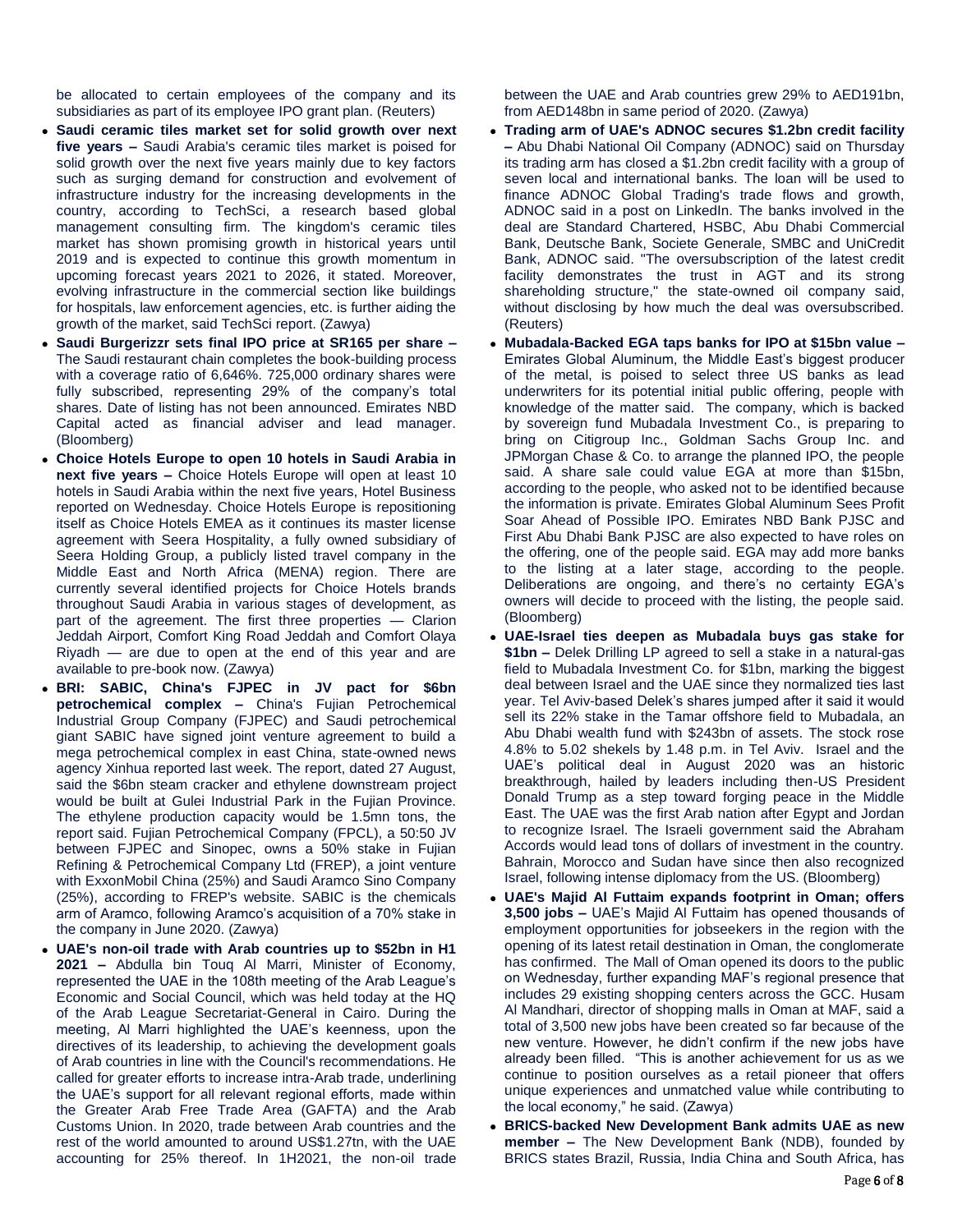admitted the United Arab Emirates (UAE) as its new member. "We warmly welcome the UAE into the NDB family. It's a particular honor that the UAE joins us on the occasion of its Golden Jubilee celebration. These 50 years have seen the UAE rise as one of the world's most innovative and dynamic economies," said Marcos Troyjo, president of NDB. The multilateral bank supports projects of member countries through guarantees, loans and other financial instruments. Since its inception six years ago, NBD has approved about 80 projects totaling a portfolio of \$30bn. In a statement, NDB said it is increasing its membership in line with its strategy to become the "premier development institution" for emerging economies. "The UAE will have in NDB a new platform to foster cooperation in infrastructure and sustainable development with BRICS and upcoming new members," it said. (Zawya)

- **UAE to announce 50 projects to support economy in September –** UAE will announce national projects with economic benefits in September, Prime Minister Sheikh Mohammed Bin Rashid Al Maktoum says on his Twitter account. (Bloomberg)
- **\$2.55bn of weeklong real estate transactions in Dubai –** A total of 1,667 real estate and properties transactions were valued at AED9.4bn in total during the week ending 02 September 2021, according to Dubai Land Department (DLD). The DLD weekly report said 146 plots were sold for AED 2.26bn, 1,080 apartments and villas were sold for AED2.25bn. The top three transactions were a land in Marsa Dubai sold for AED658.5mn, followed by a land that was sold for AED 325mn in Al Murqabat, and a land sold for AED658.5mn in Marsa Dubai in third place. Jabal Ali First recorded the most transactions for this week by 40 sales transactions worth AED 89.57mn, followed by Ras Al Khor with 30 sales transactions worth AED 688.63mn, and Wadi Al Safa 5 with 14 sales transactions worth AED 68mn in third place. (Zawya)
- **Abu Dhabi exchange signs tech agreement with Nasdaq to launch derivatives –** Abu Dhabi Securities Exchange (ADX) has signed an agreement with Nasdaq to deliver marketplace technology solutions, as part of its plans to launch a derivatives market. Under the agreement Nasdaq will deliver technology solutions, including matching, real-time clearing and settlement technology, according to a statement from ADX Wednesday. The exchange plans to launch single stock futures and index futures in the fourth quarter of this year before expanding to a wider range of derivative products. The initiative will further diversify investment avenues and provide investors with hedging tools for effective risk management, it said. (Zawya)
- **Adnoc lowers Murban official crude price to \$69.73 per barrel for October –** Adnoc has set the official selling price of flagship Murban crude at \$69.73/bbl for October sales, according to a statement from the company. That compares with \$73.50/bbl for September. (Bloomberg)
- **Abu Dhabi's TAQA looks to sell UK, Dutch oil and gas assets –** Abu Dhabi National Energy Co. (TAQA) has begun a process to sell its oil and gas assets in the Netherlands and the UK, according to documents seen by Bloomberg. The company, also known as TAQA, wants to divest itself of at least 17 fields plus stakes in the Sullom Voe shipping terminal, and the Brent and SAGE pipelines in the UK. In a separate sales process, it is offering 32 Dutch oil and gas licenses, of which five are directly operated by the company. TAQA's oil and gas business was hit hard by the coronavirus pandemic, with earnings in 2020 dropping some 30%. On Wednesday, the company said it was carrying out a strategic review of its oil and gas operations, which include onshore and offshore exploration and production stretching from the UK. to Iraq's Kurdistan. Bloomberg first

reported in March that it was considering selling assets. (Bloomberg)

- **Oman budget deficit down sharply YoY in July –** Oman posted a year-to-date budget deficit of OM1.2bn in July, a 22.2% annual decline in its fiscal shortfall, the ministry of finance said, as the country starts reaping the benefits of fiscal consolidation reforms. Oman's revenues increased marginally by 0.5% in the year to the end of July when compared to the same period in 2020, while oil revenues went up by 3.4% on the back of a rebound in crude prices after the coronavirus-driven slump in 2020. "As fiscal consolidation continues, the public spending continues to decline," the ministry said in a statement on Thursday. Total spending was down by 4.7% in the year to July, compared to the same period a year earlier. (Reuters)
- **Ahli Bank Kuwait names Jehad Al-Humaidhi as CEO –** Central bank approves the appointment of Jehad Saud Abdulaziz Al-Humaidhi as CEO. Also approves appointment of Hisham Zaghloul Mohamed Abdulmuttaleb as senior deputy CEO. (Bloomberg)
- **Investcorp generates enterprise value of \$4bn from two N.America sales –** Bahrain-based Investcorp said on Thursday it had generated an enterprise value of \$4bn from the recent sale of two North American businesses - workforce management firm PRO Unlimited and Arrowhead Engineered Products. "We confirm that the aggregate enterprise value is \$4bn for the 2 PE (private equity) exits in North America (Pro Unlimited and Arrowhead)," a company spokesperson said in an email. Investcorp said it and funds managed by Harvest Partners had completed the sale of PRO Unlimited to EQT Private Equity, while Riverside, which focuses on the smaller end of the middle market, and Investcorp announced the sale of Arrowhead Engineered Products (AEP) to Genstar. Investcorp last month posted a net profit of \$124mn for its financial year ending June 30, rebounding from a loss a year earlier, citing strong activity across its core businesses that helped boost fee and asset-based income. (Reuters)
- **BNA: Bahrain reshuffles Future Generations Reserve fund –** Bahrain's King Hamad ordered on Thursday a recomposition of the council overseeing the Gulf Country's Future Generations Reserve fund, under the chairmanship of the finance minister, the state-run news agency BNA reported. (Zawya)